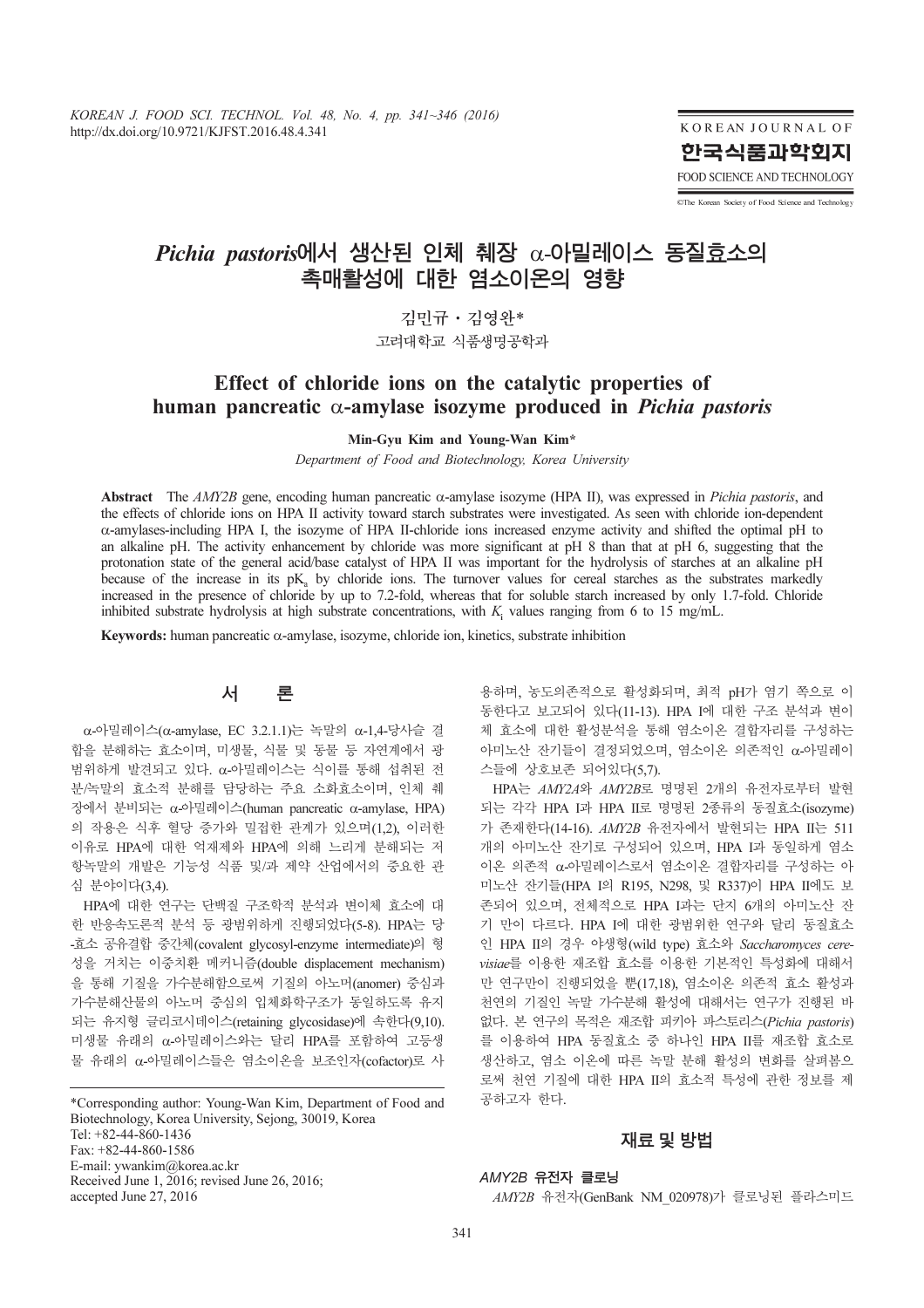클론 SC113058을 OriGene Technologies, Inc. (Rockville, MD, USA)에서 구입하였다. AMY2B 유전자를 증폭하기 위하여 플라 스미드 SC113058를 주형으로 사용하였으며, 두 개의 합성 프라 이머 HPA-Pm-fw (5'-GGGTTCTGCACGTGGCAGTATTCCCCA AATACA-3')와 HPA-Sa-rv (5'-TTAAGTCGACCAATTTAGATTCA GCATGAAT-3')을 이용하여 PCR을 수행하였다. 증폭된 DNA 조 각을 PmlI과 SalI으로 절단한 후, 같은 제한효소로 절단한 pPICZα (Invitrogen, Carlsbad, CA, USA)와 라이게이션하였다. 라이게이션 반응액을 Escherichia coli TOP10 [F' {proAB, lacI<sup>q</sup>, lacZAM15, Tn10 (Tet<sup>R</sup>)} mcrA, Δ(mrr-hsdRMS-mcrBC), φ80lacZΔM15, lacX74, deoR, recA1, araD139, Δ(ara-leu)7697, galU, galK, rpsL(Str<sup>R</sup>), endA1, nupG λ]에 형질전한 한 후, 제오신(zeocin)이 |<br>⊑<br>| 25 μg/mL 함유된 LB 고체배지(1% tryptone, 0.5% yeast extract, 0.5% NaCl, 1.5% agar)에 도말하여 항생제 내성 형질전환체를 선 발하였다. 선발된 형질전환체를 배양 후 QIAGEN plasmid miniprep kit (QIAGEN lnc., Valencia, CA, USA)를 이용하여 플라스 미드를 회수한 후 제한효소 처리를 통해 재조합 플라스미드 pPICZα-HPAII를 선발하였다.

#### 재조합 플라스미드 pPICZα-HPAII 제작

재조합 플라스미드 pPICZα-HPAII를 Lin-Cereghino 등의 방법 에 따라서 P. pastoris GS115에 형질전환 하였다(19). 형질전환 액 을 제오신(250 μg/mL)가 함유된 YPD 고체배지(1% yeast extract, 2% peptone, 2% glucose, 1 M sorbitol, 2% agar)에 도말하여 항 생제 내성을 보이는 형질전환체를 1차로 선발하였다. 형질전환체 를 30 mL 살균수에 현탁한 후, 현탁액 1 mL를 PCR 주형으로 사 용하였고, HPA II 유전자의 삽입을 확인하기 위하여 알파인자프 라이머(α-factor primer, 5'-TACTATTGCCAGCATTGCTGC-3')와 HPA II 유전자에 결합하는 HPA-seq-rev2 (5'-TTATGTCTCCAG-GCCACA-3')을 이용하여 700 bp 크기의 PCR 산물이 증폭되는 형 질전환체를 선발하였다.

#### 재조합 P. pastoris를 이용한 재조합 HPAII 생산과 정제

P. pastoris를 이용한 HPA II 생산은 Invitrogen에서 제공하는 EasySelect™ Pichia Expression Kit 매뉴얼을 참고하여 실시하였 다. 재조합 단백질 생산을 위해서 BMGY 배지 [1% yeast extract, 2% peptone, 1.34% Yeast Nitrogen Base with ammonium sulfate and without amino acids (YNB),  $4\times10^{-5}$ % biotin, 1% glycerol in 100 mM potassium phosphate, pH 6.0)와 BMMY 배지 (1% yeast extract, 2% peptone, 1.34% YNB,  $4\times10^{-5}$ % biotin, 0.5% methanol in 100 mM potassium phosphate, pH 6.0]를 사용 하였다. 재조합 플라스미드 pPICZα-HPAII가 형질전환된  $P$ . pastoris를 2 mL의 BMGY 배지에 접종한 후, 30°C, 280 rpm에서 600 nm에서의 OD값이 2 이상이 될 때까지 배양하였다. 배양액을 3,000×g, 5 분간 원심분리하여 균체를 회수한 후, BMMY 배지를 이용하여 OD값이 1.0이 되도록 현탁하고, 현탁액 1 mL을 10 mL BMMY 배지에 접종하였다. 30°C, 280 rpm에서 60시간 배양하면 서 매 24시간 마다 100% 메탄올(methanol)을 50 μL (최종농도 0.5%)를 넣어주었다. 원심분리를 통해 배양상등액을 회수한 후 His-Trap® 컬럼(GE Healthcare, Uppsala, Sweden)이 장착된 AKTA primeTM plus (GE Healthcare)를 이용하여 Ni-NTA 친화성 크로마토그래피를 실시하여 정제하였다(20).

#### HPA II 활성 측정

HPA II의 활성 측정을 위하여 구리-비신코니네이트(copper-

bicinchoninate) 방법(21)을 수정하여 효소활성을 측정하였다. 1% 가용성 녹말 용액 50 μL와 100 mM 완충용액 40 μL를 혼합한 후 10 μL의 희석된 효소액을 넣고 10분간 30에서 반응하였다. 500 μL의 구리-비신코니네이트 용액을 첨가하여 반응을 정지시키고, 증류수 400 µL를 첨가한 후 80°C에서 30분간 반응하여 발색시켰 다. 상온에서 15분간 냉각한 후 200 μL씩 microplate에 분주하고 plate reader (VersaMax<sup>™</sup>, Molecular device, Sunnyvale, CA, USA)를 이용하여 570 nm에서 흡광도를 측정하였다. 측정된 흡광 도는 엿당을 표준물질로 하여 사용하여 제작한 표준곡선을 이용 하여 환원당 양을 측정하였다.

### HPA II 활성에 대한 온도, pH와 염소 이온의 영향

온도에 따른 HPAII 활성 변화를 관찰하기 위하여 인산소듐 완 충용액(sodium phosphate buffer, pH 6.0) 조건에서 온도를 20°C에 서 60°C 범위에서 효소 활성을 측정하였다. 완충용액 종류에 따 른 HPA II의 활성을 측정하기 위하여 아세트산소듐 완충용액 (sodium acetate buffer, pH 4.0-6.0), 인산소듐 완충용액(pH 6.0- 8.0), 글리신-수산화소듐 완충용액(glycine-NaOH buffer, pH 9.0- 10.0)을 사용하였다. 염소이온이 효소활성에 미치는 영향을 관찰 하기 위해서 염화소듐(NaCl)을 0, 1, 2, 5, 및 10 mM을 반응액 에 첨가한 후 각 인산소듐 완충용액(pH 6.0-8.0)에서의 효소 활 성을 측정하였다.

#### HPA II 활성의 반응속도론적 분석

다양한 녹말 및 염소이온 존재 여부에 따른 HPA II의 활성에 대한 반응속도론적 분석(kinetic analysis)을 위하여 호화시킨 녹말 을 기질로 하여 0.1-5.0 mg/mL의 범위에서 효소 활성을 측정하였 다. 1% 가용성 녹말과 곡류 녹말 용액 500 μL와 100 mM 완충 용액 400 μL를 혼합한 후 100 μL의 희석된 효소액을 넣고 30에 서 반응하면서 3, 6, 및 10분 마다 100 μL의 반응액을 취한 후 500 μL의 구리-비신코니네이트 용액을 첨가하여 반응을 정지시키 고, 증류수 400 μL를 첨가한 후 80에서 30분간 반응하여 발색시 켰다. 각 시간대에 생성된 환원당 양을 바탕으로 직선회귀를 통 해 각 기질 농도에서의 반응속도를 측정하고, 측정된 반응속도 결과값을 미하엘리스-멘텐(Michaelis–Menten) 식에 대입한 후 SigmaPlot 프로그램(Systat Software, Chicago, IL, USA)을 이용한 비선형 회귀방법으로 반응속도 상수를 결정하였다. 기질 저해/억 제가 나타나는 경우 Haldane 식(22)을 이용하여 반응속도 상수  $(k_{\text{\tiny{cat}}}$  및  $K_{\text{\tiny{M}}}$ )와 억제 상수 $(K_i)$ 를 결정하였다.

$$
v = \frac{k_{\text{cat}}[S]}{K_{\text{M}} + [S] + \frac{[S]^2}{K_{\text{i}}}}
$$

#### 결과및고찰

#### 아밀레이스 활성 우수 P. pastoris 형질전환체 선발

복수의 AMY2B 유전자가 삽입된 형질전환체를 선발하기 위하 여 형질전환체 선발 시 사용된 농도(0.25 mg/mL) 보다 고농도의 제오신(1 mg/mL)이 함유된 고체배지에 배양하여 자라는 형질전 환체를 선발하였다. 고농도의 제오신 배지에서 자란 P. pastoris를 24시간 배양한 경우 배양 상층액의 효소활성이 0.09 U/mL인 반 면, 저농도의 제오신 배지에서 자란 형질전환체는 0.04 U/mL의 효소활성이 검출되었다. 따라서 최종 선발된 재조합 P. pastoris는 두 개의 AMY2B 유전자가 삽입되었을 것으로 예상하였으며, 선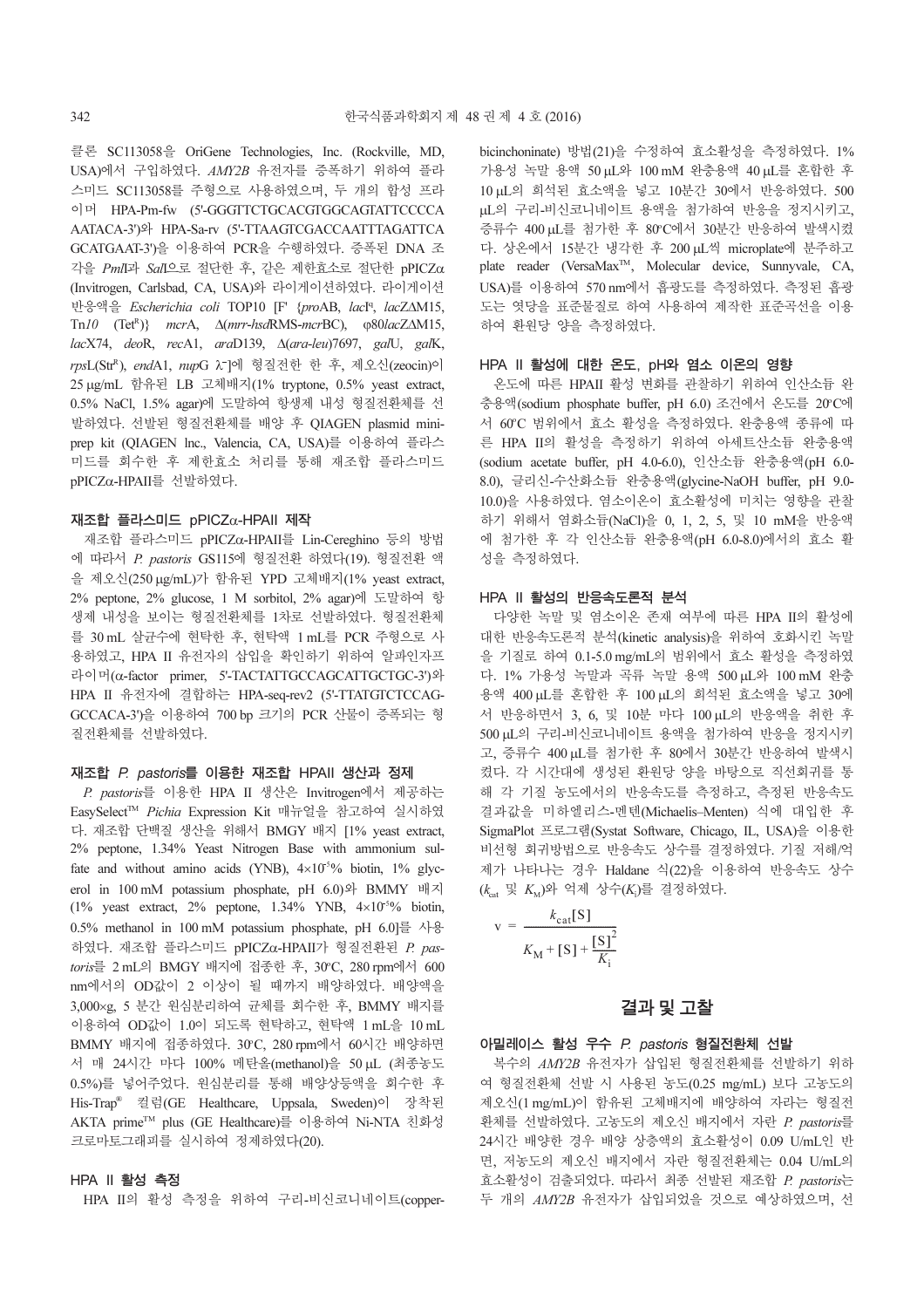

Fig. 1. Time course analysis of production of HPA II in P. pastoris.

발된 형질전환체를 이후 HPA II를 생산하는데 사용하였다.

#### 재조합 HPA II 생산과 정제

최적 배양 시간을 결정하기 위하여 배양 후, 12시간 간격으로 시료를 취하여 배양 상층액 내 효소 활성을 측정하였다. 그 결과 36시간까지는 효소활성이 거의 검출되지 않았으나, 48시간 이후 로 급격히 효소 생산성이 늘어난 후 60시간에서 최대 효소활성 을 나타내었으며 이후로는 오히려 효소활성이 감소하였다(Fig. 1). 상기 결과로부터 60시간을 최적 배양 시간으로 결정하였다. 총 1 리터 배양액으로부터 1,890 U의 효소가 생산되었으며, Ni-NTA 친화성 크로마토그래피를 통해 약 40%의 수율로 정제되었으며 총 1.8 mg의 정제된 효소를 정제하였다. 정제된 HPA II의 비효소 활성은 409 U/mg으로 결정되었으며, 비효소활성에 근거하여 P. pastoris를 이용한 재조합 HAP II의 생산성은 배양액 1L당 4.5 mg이었다.

### 염소 이온에 의한 가용성 녹말에 대한 HPA II의 활성과 최적 pH 변화

가용성 녹말을 기질로 한 활성 측정 결과 최적 온도는 40°C이 었으며, 최적 pH는 pH6.5이었다(Fig. 2). 염소이온의 영향을 살펴 보기 위해서 NaCl을 농도 별로 첨가한 결과 최적온도는 염소이 온의 증가에 따른 변화가 없었으나(Data not shown), 효소활성의 경우 염소이온의 농도 10 mM까지 농도 의존적으로 증가한 후



Fig. 3. Effect of chloride ion on HPA II activity. The reactions were conducted in 100 mM sodium phosphate buffer (pH 6.0-0H 8.0) at  $30^{\circ}$ C with 0, 1, 2, 5, and 10 mM NaCl. The relative activities were calculated on the basis of the activity at pH 7.5 in the presence of 10 mM NaCl. Closed circles, open circles, closed triangles, open triangles, and closed boxes represent the reactions with 0, 1, 2, 5, and 10 mM NaCl, respectively.

(Fig. 3), 그 이상에서는 거의 변화가 나타나지 않았다. 이러한 경 향은 HPA I에서도 유사한 결과를 나타내었다(5). Numao 등은 발 색단을 가지는 합성기질인 2-클로로-4-나이트로페닐-α-말토트리오 시드(2-chloro-4-nitrophenyl-α-maltotrioside, CNP-G3)를 이용한 분 석에서 HPA I의  $k_{\text{cal}}/K_{\text{M}}$ 값이 100 mM NaCl 조건까지 증가된다고 보고하였다(5). 최적 pH의 경우 HPA II는 0 mM NaCl 조건에서 는 pH 6.5이었던 최적 pH가 염소이온의 농도가 증가할 수록 염 기성 영역으로 이동하였으며, 10 mM에서는 pH 7.5가 최적 pH로 측정되었다(Fig. 3). 염소이온 첨가에 따른 최적 pH의 염기성 pH 영역으로의 이동현상은 염소이온 의존형 α-아밀레이스의 일반적 인 특성으로 보고되고 있다(7,23).

CNP-G3를 기질로 사용한 HPA I의 경우 염소이온의 첨가에 따 라 pH의 이동(pH 7.0에서 pH 7.5로 이동)과 더불어서 전반적인 pH영역(pH 6-8)에서 효소활성 증대가 나타났다(7). 반면 녹말을 기질로 분석한 본 실험에서는 pH 6에서는 거의 활성의 증대가 없었으나, pH 8에서의 효소활성 증대가 크게 나타났다(Fig. 3). Numao 등은 염소 이온 존재에 따른 최적 pH의 증가가 염소 이 온의 존재에 따른 산/염기 촉매 잔기의 pK 값의 증가 때문으로 설명하였다(7). 따라서 2-클로로-4-나이트로페놀(2-chloro-4-nitrophe-



Fig. 2. Effect of temperature and pH on HPA II activity. (A) The profile of activity over temperature. The reactions were conducted in 100 mM sodium phosphate buffer (pH 7.0), (B) The profile of activity of pH. The reactions were conducted at  $30^{\circ}$ C. Closed circles, open triangles, and closed boxes represent the reactions in 100 mM sodium acetate buffer (pH 4-pH 6), 100 mM sodium phosphate buffer (pH 6.0-pH 8.0), and 100 mM glycine-NaOH buffer (pH 9.0-pH 10.0), respectively.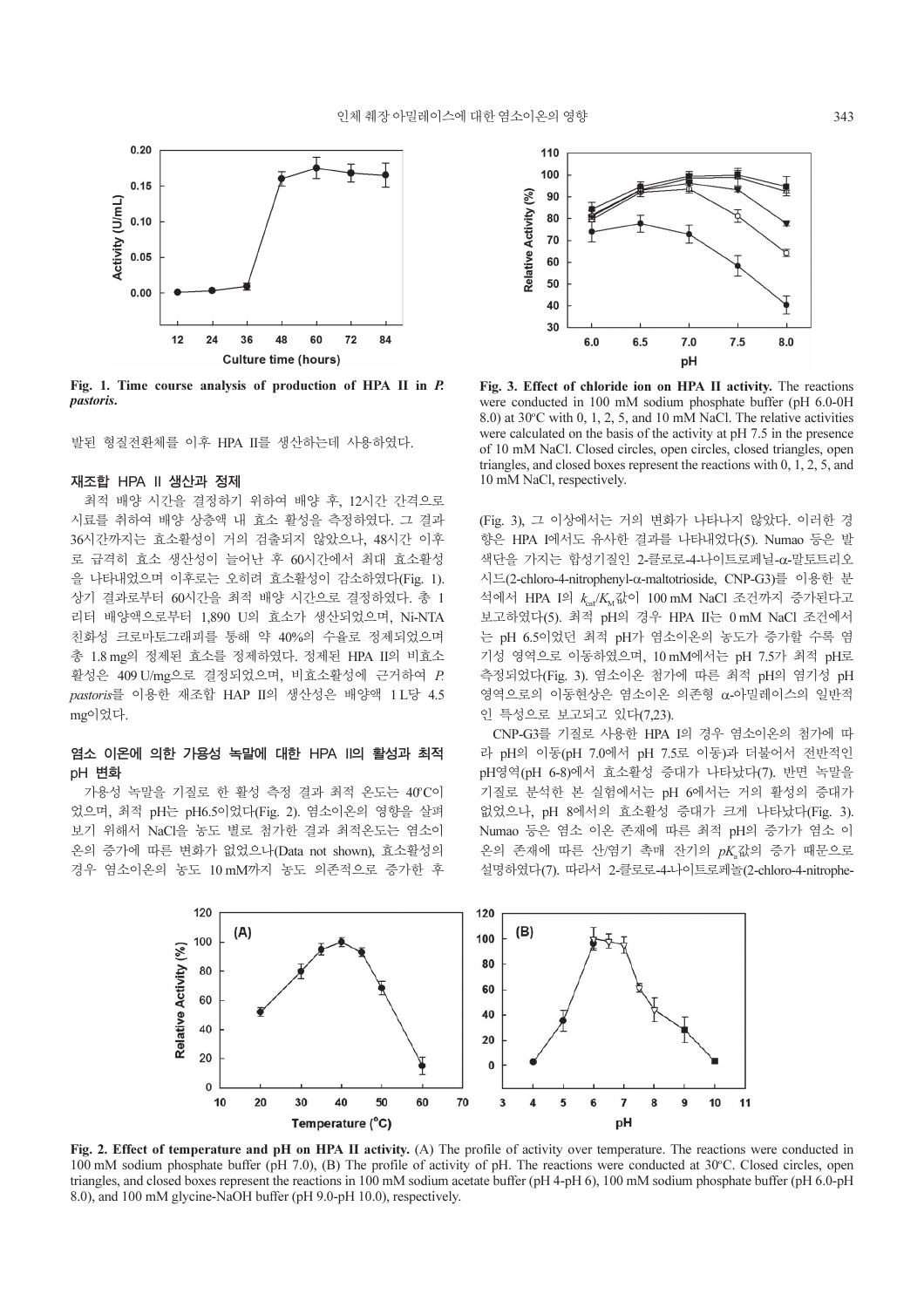Table 1. Effect of salts and EDTA on HPA II activity<sup>a</sup>

| <b>Additives</b>  | Relative activity<br>$(\%)$ | Additives         | Relative activity<br>$(\%)$ |
|-------------------|-----------------------------|-------------------|-----------------------------|
| None              | $100 \pm 0.8$               | MnCl <sub>2</sub> | $69.8 \pm 0.6$              |
| NiSO <sub>4</sub> | $82.5 \pm 1.0$              | CaCl <sub>2</sub> | $117.0 \pm 1.4$             |
| CuSO <sub>4</sub> | $82.3 \pm 1.5$              | <b>KCl</b>        | $112.3 \pm 2.1$             |
| FeSO <sub>4</sub> | $98.0 \pm 1.1$              | <b>NaCl</b>       | $112.4 \pm 0.6$             |
| MgSO <sub>4</sub> | $100.9 \pm 1.7$             | <b>EDTA</b>       | $65.8 \pm 0.3$              |

a The reactions were conducted in 100 mM sodium phosphate buffer (pH 7.0) containing  $0.5\%$  soluble starch as the substrate at 30°C.

nol)과 같은 좋은 이탈기(leaving group)을 가지는 CNP-G3의 경 우 산/염기 촉매 잔기의 프로톤화(protonation) 정도에 덜 민감하 므로 염소이온 존재 하에서 전반적인 pH 영역에서 효소 활성이 증가한 반면, 전분을 기질로 하는 경우 pH에 따른 산/염기 촉매 잔기의 프로톤화 정도가 효소 활성에 중요한 영향을 미침으로써 산성 pH 영역(pH 6)에서는 효소활성이 차이가 없었으며, 염기성 pH 영역(pH 8)에서는 효소 활성이 크게 증가한 것으로 보인다. 염이 효소 활성에 미치는 영향을 살펴보기 위하여 1 mM 염 존 재 하에서 효소 활성을 측정하였다(Table 1). 그 결과 염소를 포 함하지 않는 염에 의해서는 활성의 변화가 없었으며, 니켈 및 구 리 이온을 포함하는 염에 의한 활성 억제가 관찰되었다. 반면 염 소이온을 포함하는 염에 의해서는 활성이 증가하였으나, 염화망 가니스(MnCl,)의 경우 염소 이온이 존재함에도 불구하고 효소활 성이 70% 수준으로 감소하는 것으로 봐서 망가니즈 이온에 의해 서 효소활성이 억제되는 것으로 판단된다. 일반적으로 α-아밀레 이스는 칼슘이온을 조효소로 이용하며 효소활성뿐 만 아니라 구 조적 안정성을 유지하는데 있어서 중요한 역할을 수행한다(24,25). HPA I의 경우 미생물 유래 α-아밀레이스들이 가지는 칼슘 결합 자리에 해당하는 아미노산 잔기(Asn100, Arg158, Asp167, 및 His201)를 가지고 있음이 보고되었다(26). HPA II 역시 동일한 잔 기로 구성된 칼슘 결합 자리를 가지고 있으나, NaCl과 염화포타 <sup>슘</sup>(KCl)<sup>과</sup> <sup>비</sup>교해서 염화칼슘(CaCl2) 존재 <sup>시</sup> 효소활성이 크게 <sup>증</sup> 가하지 않았으며(Table 1), 내열성 역시 크게 다르지 않았다(data not shown). 그러나 EDTA에 의해서 HPA II의 효소 활성이 감소 하는 것을 감안하면(Fig. 3), 정제과정에서 HPA II 의 칼슘 결합 부위에 이미 칼슘이 결합되어 있기 때문인 것으로 판단하였다.

#### 곡류 녹말에 대한 HPA II의 기질 특이성

식품으로부터 섭취되는 곡류 녹말에 대한 HPA II의 기질 특이 성을 알아보기 위해서 다양한 곡류 녹말과 약 55% 아밀로오스 를 함유하는 고아밀로스 녹말(Hylon-V, Ingredion Korea Inc., Incheon, Korea)을 기질로 하여 효소활성에 대한 반응속도론적 분 석(kinetic analysis)를 실시하였다. 염소이온 부재 시 곡류 녹말을 기질로 사용한 경우 전형적인 포화 반응속도 유형(saturation kinetics mode)을 나타내었으나(Fig. 4A), 가용성 녹말의 경우 고 농도의 기질 조건에서 활성이 저해되는 기질 억제 반응속도 유 형(substrate inhibition kinetics mode)을 나타내었다(Fig 4B). 흥미 롭게 염소이온이 존재할 경우 곡류 녹말에 대해서도 고농도의 기 질 조건에서 기질 억제 반응속도 유형이 관찰되었다(Fig. 4C). 가 용성 녹말의 경우 역시 염소이온을 첨가하였을 때 기질에 의한



Fig. 4. Kinetics of hydrolysis of starches catalyzed by HPA II. The kinetic modes for cereal starches were similar to those for corn starch. Kinetics results for corn starch were shown as the representatives in this figure. (A) Dependence of rate on corn starch concentration without chloride. (B) Dependence of rate on soluble starch concentration without chloride. (C) Dependence of rate on corn starch concentration with 10 mM NaCl; (D) Dependence of rate on soluble starch concentration with 10 mM NaCl. Due to the abnormal substrate inhibition mode at high substrate concentrations (closed circles), only the rates at low substrate concentrations (open circles) were fitted to the Michaelis-Menten equation.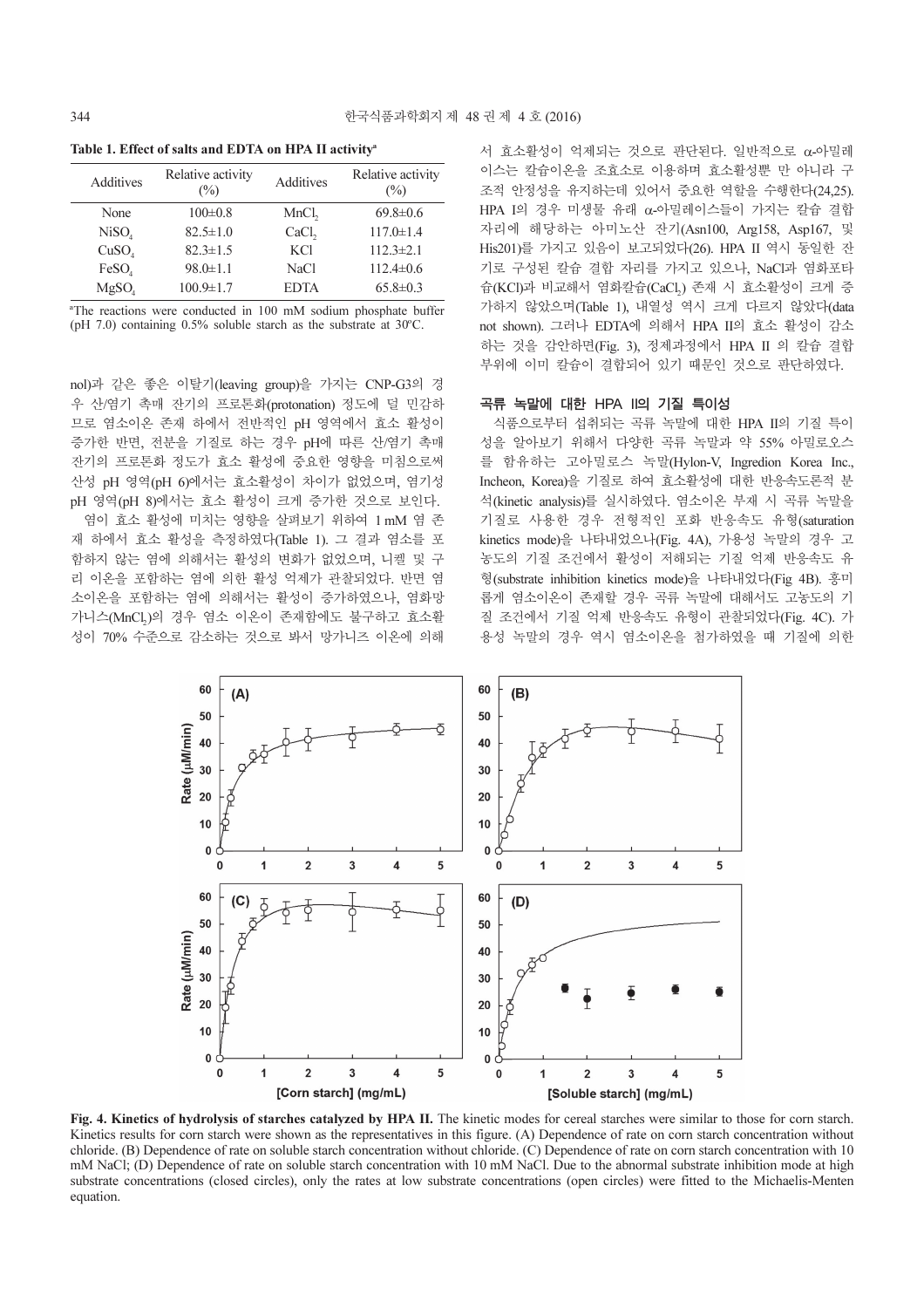| <b>Additives</b> | Starch substrates           | $k_{\text{cat}}(\text{sec}^{\perp})$ | $K_{\rm m}$ (mg/mL) | $k_{\text{cat}}/K_{\text{m}}$<br>$(s1/mg \cdot mL1)$ | K <sub>i</sub> (mg/mL) | Kinetics mode        |
|------------------|-----------------------------|--------------------------------------|---------------------|------------------------------------------------------|------------------------|----------------------|
| No NaCl          | Soluble starch              | $460.8 \pm 87.1$                     | $1.41 \pm 0.40$     | 326.8                                                | $4.68 \pm 1.81$        | Substrate inhibition |
|                  | Waxy corn                   | $233.5 \pm 10.0$                     | $1.14\pm0.13$       | 204.8                                                | b                      | Saturation           |
|                  | Potato                      | $240.6 \pm 7.5$                      | $0.66 \pm 0.07$     | 364.5                                                | ٠                      | Saturation           |
|                  | Corn                        | $233.2\pm4.8$                        | $0.33 \pm 0.03$     | 706.6                                                | ٠                      | Saturation           |
|                  | Hylon V                     | $210.5 \pm 4.7$                      | $0.65 \pm 0.05$     | 323.8                                                | $\qquad \qquad$        | Saturation           |
| 10 mM NaCl       | Soluble starch <sup>c</sup> | $795.3\pm 68.1$                      | $0.44\pm0.09$       | 1807                                                 | ND <sup>d</sup>        | Substrate inhibition |
|                  | Waxy corn                   | $1303 \pm 209$                       | $0.87 \pm 0.21$     | 1498                                                 | $6.95 \pm 2.58$        | Substrate inhibition |
|                  | Potato                      | 1728±273                             | $1.10\pm0.24$       | 1571                                                 | $5.96 \pm 1.95$        | Substrate inhibition |
|                  | Corn                        | $1082 \pm 100$                       | $0.37 \pm 0.07$     | 2925                                                 | 14.23±5.45             | Substrate inhibition |
|                  | Hylon V                     | $1287\pm88$                          | $0.87 \pm 0.09$     | 1480                                                 | 11.29±2.39             | Substrate inhibition |

Table 2. Kinetic parameters of HPA II in the presence or absence of NaCl<sup>a</sup>

"The reactions were conducted in 100 mM sodium phosphate buffer (pH 7.0) containing 0.5% a substrate at 30°C.

b Not detected

The kinetic parameters were obtained by fitting the reaction rates at the substrate concentrations ranging from 0.0625 to 1 mg/mL.

d Not determined

활성 억제가 보다 강하게 나타났다. 하지만 일반적인 기질 억제 양상과 다르게 기질 농도가 1 mg/mL를 넘어서면서 크게 감소한 후, 이후로는 속도가 유지되는 특이한 경향을 나타내었다(Fig. 4D). 염소이온 존재 시 가용성 녹말을 기질로 사용한 실험 결과 값 은 기질 억제 반응속도 식에 맞지 않았기 때문에 억제 상수(K<sub>i</sub>) 값을 결정하지 못하고 저농도 구간에서의 반응속도 값만을 이용 하여 반응속도 상수만을 구하였으며, 이외의 기질에 대해서는 반 응속도 유형에 따른 반응 속도식을 이용하여 반응속도상수와 억 제 상수를 구하였다(Table 2). 반응속도상수를 비교하면 염소이온 에 따른 곡류 녹말에 대한 K<sub>M</sub>값의 변화는 거의 없었으나, 특이 하게 가용성 녹말의 경우 염소 이온이 존재할 때  $K_{\text{M}}$ 값 $(0.44 \text{ mg})$ mL)이 염소이온이 없을 때  $K_{\text{M}}$ 값(1.41 mg/mL)의 30% 수준으로 크게 감소하여 기질에 대한 친화도가 높아졌음을 알 수 있었다. 전환수(turnover number,  $k_{c}$ )의 경우 곡류녹말에 대한 값은 염소 이온이 존재함에 따라 4.6-7.2배 증가하였으나, 가용성 녹말에 대 한  $k_{n}$ 값의 증가는 1.7배에 불과하였다. 촉매 효율(catalytic efficiency,  $k_{ca}/K_M$ )을 기반으로 기질에 대한 특이성을 살펴보면 옥수 수녹말에 대한 기질특이성이 염소이온의 존재여부와 상관없이 가 장 우수하였다. 가용성 녹말 에 대한 촉매 효율과 비교해서 다른 곡류 기질의 촉매 효율은 유사하거나 낮은 반면, 옥수수녹말 에 대한 촉매 효율은 염소이온 부재 시 2.16배, 염소이온 존재 시 1.62배 큰 값을 나타내었으며, 이는 다른 기질에 비해 상대적으 <sup>로</sup> <sup>낮</sup><sup>은</sup> <sup>K</sup>M값(염소이온 존재 <sup>혹</sup><sup>은</sup> 부재 <sup>시</sup> 각각 0.33 및 0.37 mM)에 기인한 것이다.

염소이온이 존재할 경우 고농도의 기질 조건에서 기질에 의한 효소 활성 억제 정도가 증가하는 경향을 나타내었다. 앞서 서술 한 바와 같이 염소이온이 존재할 때 가용성녹말에 대한 K<sub>i</sub>값은 결정할 수 없었으나, 기질 농도가 1 mg/mL와 2 mg/mL일 때의 반 응속도를 비교하면 가장 높은 기질 억제 경향을 나타내었다(Fig. 4D). 또한 염소 이온이 존재할 경우 곡류 녹말에 대한 기질 저 <sup>해</sup> 경향이 <sup>나</sup>타났으며 <sup>K</sup><sup>i</sup> 값은 6-15 mg/mL 수준이었다(Table 2). 고농도 기질 조건에서 활성 억제가 일어나는 이유는 기질과 효 소의 결합이 비활성형 결합(noncatalytic binding), 즉 기질이 촉매 반응이 일어날 수 있도록 −1 서브사이트(subsite)와 +1 서브사이 트에 걸쳐 결합하지 않고 + 서브사이트 혹은 − 서브사이트에만 결합함으로써 기질과 효소의 활성형 결합을 경쟁적으로 억제하 기 때문이다(27). 염소이온의 존재 하에서 기질억제 양상이 심화 되는 이유는 효소의 활성 증대로 인해 고농도 기질 조건에서 녹 말보다 사슬의 길이가 짧은 말토올리고당이 반응 초반에 다량 생 성되면서 효소와 말토올리고당 간의 비활성형 결합이 촉진되기 때문일 것으로 추측된다.

### 요 약

HPA는 식품으로 섭취되는 녹말을 분해하는데 있어서 매우 중 요한 역할을 수행하는 효소이기 때문에 HPA 효소 활성의 억제 는 당뇨와 비만과 같은 질환의 예방과 치료에 있어서 의미를 가 진다. 따라서 HPA는 당뇨병 치료와 비만 예방을 위한 새로운 식·의약품 소재 개발을 위한 주요 타깃 효소 중 하나이며, 새 로운 소재의 개발을 위해서는 HPA의 반응 메커니즘을 비롯하여 천연 기질 분해 특성에 대한 이해가 반드시 필요하다. 본 연구에 서는 HPA의 동질효소 중 연구가 거의 진행되지 않은 HPA II에 대한 효소 특성화를 진행하고자 P. pastoris 시스템을 이용하여 재 조합 HPA II를 생산하였으며, 녹말 분해와 관련된 효소적 특성 을 분석하였다.

HPA II는 10 mM NaCl까지 농도 의존적으로 효소활성이 증가 하였으며, 최적 활성을 위한 pH는 0 mM NaCl 조건에서 pH 6.5 이었으나 10 mM NaCl조건에서 pH 7.5로 이동하는 특성을 보였 으며, 이는 HPA I을 포함하는 염소이온 의존형 아밀레이스가 나 타내는 전형적인 특징이다. 염소이온 존재 시 최적 pH가 염기성 pH 영역으로 이동하는 것은 염소 이온과 효소의 결합에 의해 HPA II의 산/염기 촉매 잔기의  $pK_a$ 값이 커진다는 것을 의미하며, 염소이온을 첨가하였을 때 녹말에 대한 가수분해 활성의 증대 정 도가 산성 pH 영역보다 염기성 pH 영역에서 두드러지게 나타났 다는 점이 이를 뒷받침하였다. 반응속도론적 분석 결과에 따르면 염소이온 존재 시 효소활성의 증대는 대부분 전환수(turnover number)의 증대에 의한 것으로 나타났으며, 가용성 녹말 보다 곡 류 녹말에 대한 전환수의 증대가 크게 나타났다. 염소이온은 활 성의 증대뿐만 아니라 고농도의 기질 조건에서 기질에 의한 효 소 활성 억제 양상을 심화시키는 것으로 나타났다. 결론적으로 HPA II의 특징은 HPA I과 거의 유사한 경향을 나타내었으며, 염 소이온 첨가여부에 따른 HPA II의 가수분해활성 결과를 바탕으 로 향 후 HPA에 대한 곡류 녹말 가수분해 활성 억제제 개발을 위한 연구를 추진할 계획이다.